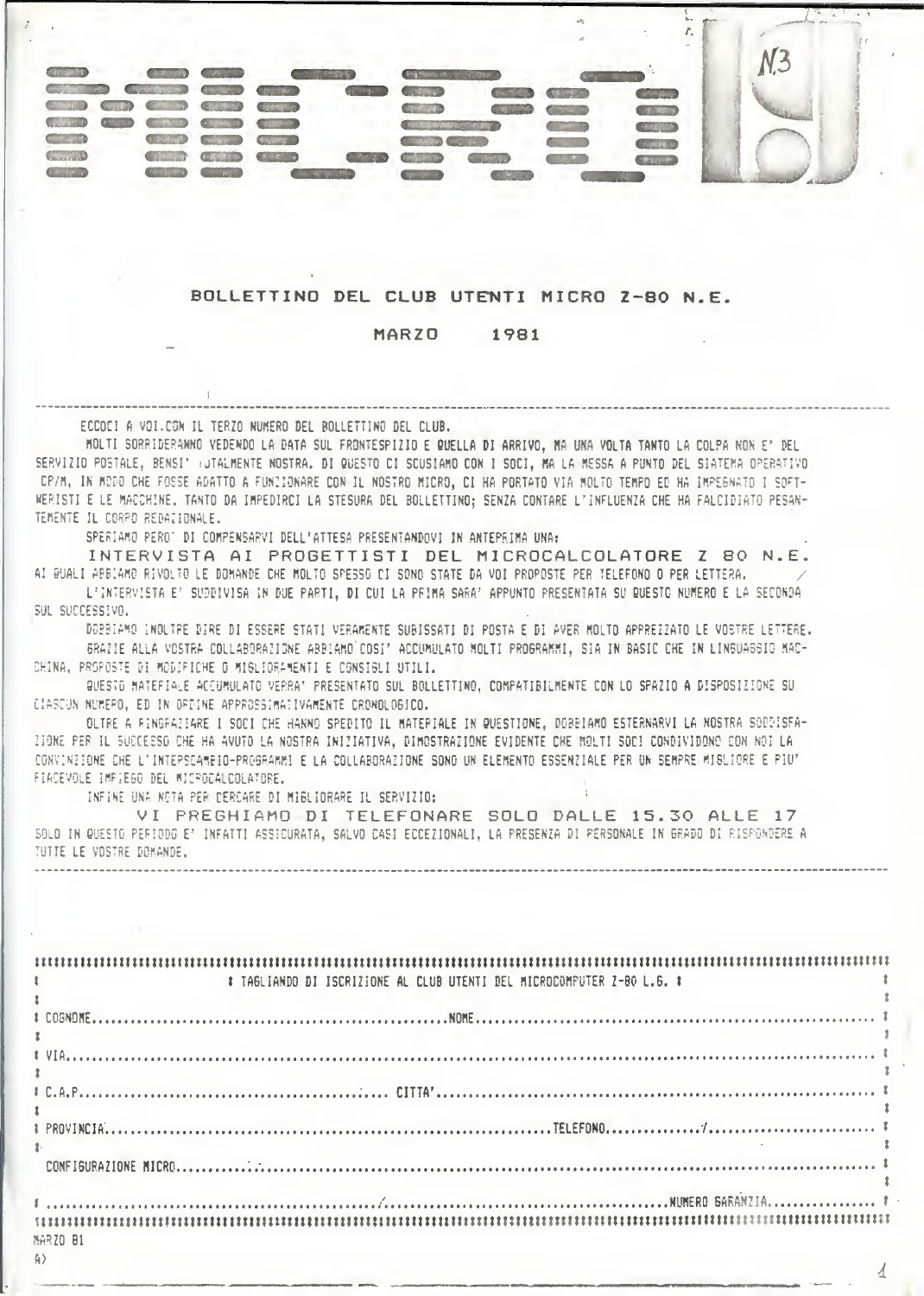ED ORA PASSIAMO A PRESENTARVI:

L'INTERVISTA AI PROGETTISTI (PARTE PRIMA)

DA QUANDO SI E' FORMATO IL CLUB ABBIAMO CONTINUATO A RICEVERE DOMANDE DA PIU'PARTI SULLE SCELTE DI "ARCHITETTURA" CHE SONO STATE FATTE DURANTE IL PROGETTO DEL MICRO I 80 N.E.

NOI ABEIAMO GIRATO LE STESSE AI PROGETTISTI ED ABBIAMO RISPOSTO DI VOLTA IN VOLTA. SUCCESSIVAMENTE CI SIAMO CHIESTI PERCHE' NON RISOLVERE IL PROBLEMA UNA VOLTA PER TUTTE E COSI' ABBIAMO PREPARATO QUESTA INTERVISTA:

ABPIAMO DI FRONTE A NOI I PROGETTISTI DEL MICRO ED ANDIAMO SUBITO A RIVOLGERE LORO LA PRIMA RAFFICA DI DOMANDE:

MOLTI AFFERMANO CHE QUESTO MICRO E' SOVRABBONDANTE DI COMPONENTI. E' VERO?

DA UN CERTO PUNTO DI VISTA LA RISPOSTA ET POSITIVA, INFATTI CI SONO MOLTI MODI DI PROBETTARE UN MICRO-CALCOLATORE, IL MENO COSTOSO CONSISTE NEL FAR SVOLGERE LA MAGGIOR PARTE DELLE FUNZIONI DAL SOFTWARE, IL CHE PIOUSE DI MOL-TE IL NUMERO DEL COMPONENTI, QUESTO SISTEMA PERD' PORTA RAFIDAMENTE AD AVERE UN MICRO QUASI INUTILIZZABILE PERCHE' LA HASSIGP PARTE DEL LAVORO CHE IL MICPO STESSO DEVE SVOLGERE E' DEDICATA A FAR FUNTIONARE LA MACCHINA E PESTA MOLTO POCO TERRO PER FAF GJRKRE I FROGRAMMI DELL'UTENTE. DLTRE A QUESTO IN UN MICRO DI TALE TIPO I PROGRAMMI DELL'UTENTE DEVONO ES-SEFE FATTI IN MOIO DA CONTINUARE A SVOLGERE LE FUNZIONI HARDWARE E QUINDI RISULIANO ESTREMAMENTE COMPLICATI E DIFFICILI SA FARE.

#### UN ESEMPIO?

SE SUL NOETRO MICRO AVESSIMO VOLUTO RIDURRE UNA BUONA PARTE DELLA CIRCUITERIA DELL'INTERFACCIA TASTIEPA ESADECI-WALE. APFEMMO ELIMINATO LA PARTE DI MEMORIZZAZIONE ED AUTORINFRESCO DEI DISPLAYS ( IN ALCUNI MICRO LO ABBIAMO VISTO FA-RE » ION LA CINEESTENIA CHE DENI MILLISECONDO IL MICROPPOCESSORE 2 BO AVPERRE DOVUTO ANDARE A PISCRIVERE IL DATO SUI CISPLAYS, TUTTI PETPANNO IMMABINARE CHE APPESANTIMENTO DEI PROGRAMMI AVREBBE PORTATO QUESTA SCELTA,

UN ALTED SISTEMA PER DIMINUIRE IL NUMERO DEI COMPONENTI CONSISTE NEL PEALIZZARE TUTTO IL MICRO SU UNA UNICA FIHECA, DI GROESE DIMENEIGNI. QUESTO CONSENTE DI DIMINUIRE MOLTISSIMO I CIRCUITI DI DECOBIFICA. CHE PAPFRESENTAND GENE-PALMENTE UN DON DELLA CIFCUITERIA DELLE NOSTRE SCHEDE. TALE SCELTA AVREBBE PERO" PORTATO AD UN SISTEMA RIGIDO, INRATTI LIENTE AVRESEE POTUTO SCESLIERE SOLAMENTE POCHE CONFIGURATIONI.

IL SISTEMA MODLLARE DA NOI UTILIZZATO CONSENTE INVECE AD OGNUNO DI MONTARE SUL BUS LE SCHEDE CHE PREFERISCE. RECONDO LAVEGIE LE POEETROLITATU

OLTEE A CID IL EISTEMA MODULARE CONSENTE DI MANTENERE IL PROPRIO MICRO AL PASSO COI TEMPI, MEDIANTE L'ASGIUNTA IN SCHEDE NUCVE. GERURE DI ESFANDERE IL SISTEMA COL CRESCERE DELLE ESIGENZE.

PAS. 2

 $\overline{2}$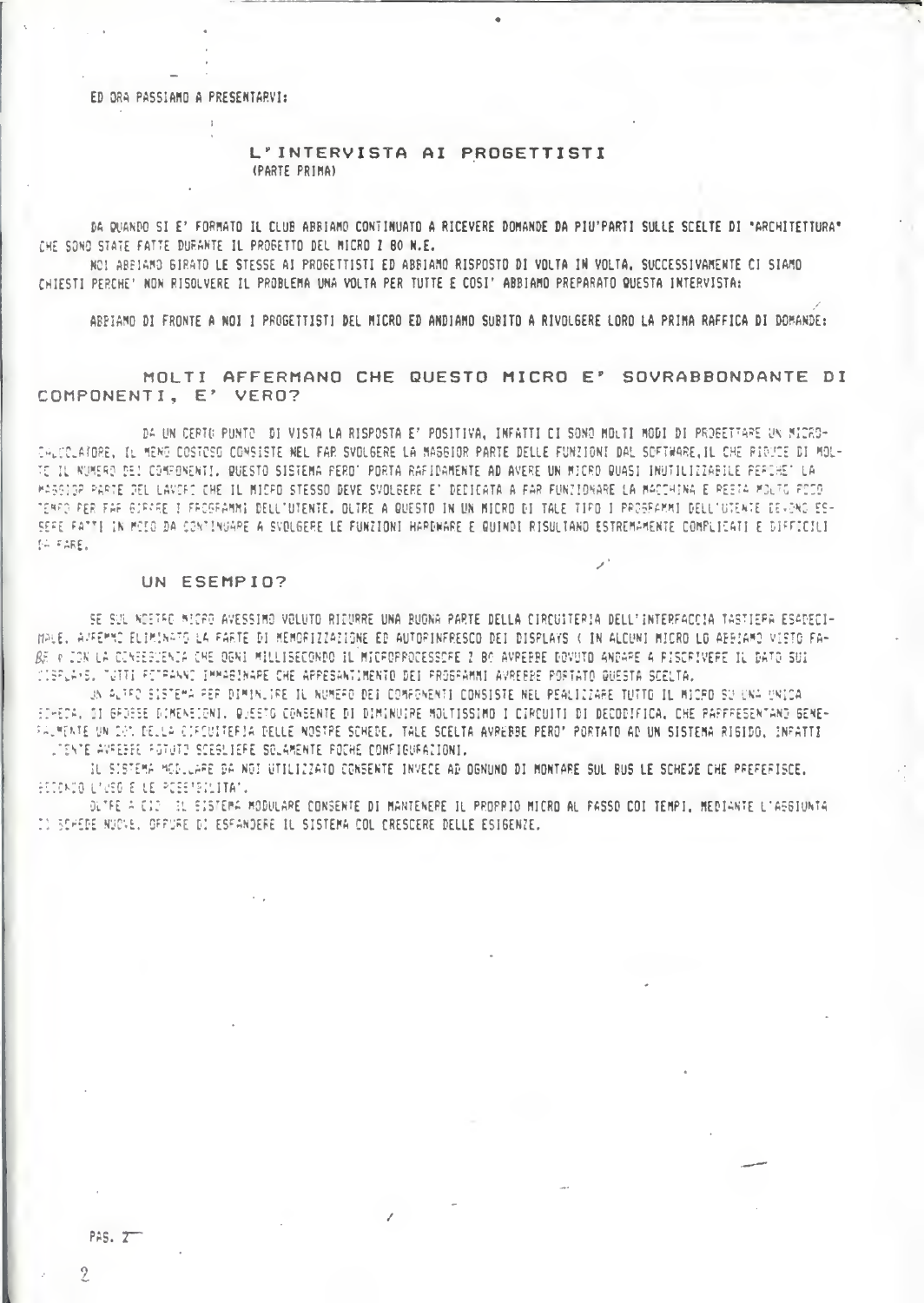## ABBIAMO VISTO IN COMMERCIO INTERFACCE CASSETTA MOLTO PIU' SEMPLICI ED ANCHE PIU' VELOCI, COME GIUSTIFICATE LA VOSTRA SCELTA?

A PARTE IL FATTO CHE GUARDANDO I PREZZI A CUI VENGONO VENDUTE QUESTE INTERFACCE NON SI DIREBBE CHE SONO PIU' SEMPLICI, LA RISPOSTA SI RICONDUCE A QUELLA DELLA DOMANDA PRECEDENTE, INFATTI IL CONTROLLO DI QUESTE INTERFACCE E' SVOLTO TUTTO DAL MICRO E IL CIRCUITO E' COSTITUITO SOLAMENTE DAGLI AMPLIFICATORI E SQUADRATORI DI SEGNALE. LE CONSEGUEN-ZE SONO LE SOLITE, CON IN PIU' UNA NOTEVOLE CRITICITA' DELLA TARATURA DI QUESTI CIRCUITI, CHE DI SOLITO DEVE ESSERE FATTA CON STRUNENTI PAFFINATI E NON DISPONIBILI PER TUTTI. OLTRE A QUESTO SI DEVE CONSIDERARE CHE DI SOLITO LE TAPATURE DEVONO ESSERE RIFATTE PERIODICAMENTE E QUESTO SPIEGA IL PEGGIORARE COL TEMPO DEL FUNZIONAMENTO DI MOLTE INTERFACCE.

PER QUANTO RELATIVO ALLA VELOCITA', VORREI QUI ESPRIMERE UN ALTRO CONCETTO CHE ABBIAMO TENUTO SEMPRE PRESENTE NEL PROGETTO DI QUESTO MICRO: LA COMPATIBILITA". INFATTI QUANDO CI SIAMO TROVATI DI FRONTE ALLA SCELTA DEL SI-STEMA DI INCISIONE SU NASTRO, CI SIAMO ATTENUTI ALLA DECISIONE CHE ERA STATA PRESA NEGLI STATI UNITI, DOPO MOLTE PROVE ED ANNI DI ESPERIENZE, ED ABBIAMO SCELTO IL SISTEMA KANSAS CITY STANDARD.

TALE SISTEMA ERA STATO REPUTATO IL MIGLIORE E DI GRAN LUNGA IL PIU' AFFIDABILE DA UN CONGRESSO CHE RIUNIVA TECNI-CI, PRODUTTORI DI MICRO ED UTENTI.

BASANDOCI SU TALI ESPERIENZE ABBIAMO ADOTTATO ANCHE NOI TALE STANDARD, IN MODO DA DARE ABLI UTENTI DEL NOSTRO MICRO LA POSSIBILITA? DI AVERE UN SISTEMA AFFIDABILE E COMPATIBILE CON QUELLO ADOTTATO DALLA MABBIORANIA DEI COSTRUTTORI STATUNITENSI, CIO' CON GLI EVIDENTI VANTAGGI DI POTER USARE ANCHE PROGRAMMI SU CASSETTA FATTI PER ALTRI MICRO, PURCHE' UTILIZZANTI LO 2 BO, CON POCHE O NESSUNA MODIFICA.

CHI SI DIMOSTRA SCETTICO DI FRONTE A QUESTA SCELTA PUO' TENTARE DI FAR LEGGERE UN NASTRO SCRITTO CON ALTRI SI-STEMI, NON DICO DA UN MICRO DI TIPO DIVERSO DA QUELLO CON CUI IL NASTRO E' STATO SCRITTO, MA ADDIRITTURA DA UN MICRO DELLO STESSO TIPO.

VEDRA' EGLI STESSO I RISULTATI!

## ED ORA UNA DOMANDA RICHIESTISSIMA: PERCHE' MEMORIA STATICA INVECE DELLA DINAMICA?

PERCHE' LA MEMORIA STATICA E' PIU' SEMPLICE E PIU' AFFIDABILE. INFATTI LA MEMORIA DINAMICA NECESSITA DEI CIR-CUITI NECESSARI A FINFRESCARE L'INFORMAZIONE, CHE E' IMMAGAZZINATA IN PIECOLISSIMI CONDENSATORI . QUESTI TENDONO INFATTI, COL TEMPS, A SCARICARSI.

LA MEMORIA DINAMICA E' MOLTO PIU' SENSIBILE AI DISTURBI, MA ALLO STESSO TEMPO E' UN FORTE GENERATORE DEGLI STES-SI. INOLTPE, SE PER UN QUALSIASI MOTIVO IL MICRO SI FEPMA, AD ESEMPIO NELLO STATO DI WAIT, O UN IMPULSO DI RESET DURA TROPPO, LA MEMOFIA DINAMICA PERDE L'INFORMAZIONE IMMAGAZZINATA.

DA QUESTE POCHE PAROLE SI DESUME CHE LA MEMORIA DINAMICA E' UN CIRCUITO MOLTO CRITICO E DEVE ESSERE PROSETTATO CON CUPA E SPEPIMENTATO A LUNGO.

SULL'ALTRO PIATTO DELLA BILANCIA CI SONO PERO' LE CONSIDERAZIONI CHE LA MEMORIA DINAMICA CONSUMA MENO. COSTA <sup>"</sup> MENO E GECUPA MENO SFAZIO DI QUELLA STATICA, A PAPITA' DI NUMERO DI KAPPA.

LE PRECEDENTI CARATTERISTICHE CI HANNO SFINTO A REALIZIARE PER PRIMA LA MEMORIA STATICA E A SPERIMENTARE À LUNGO QUELLA DINAMICA, PRIMA DI DARNE DIFFUSIONE.

OFMAI FERO' SIAMO ALLA FINE DELLA SPERIMENTAZIONE E CREDIAMO DI AVEF RISOLTO IN MODO SOIDISFACENTE TUTTI I PRO-BLEMI CHE SI ERANO PRESENTATI. ABBIAMO SPERIMENTATO IL PROGETTO CON TUTTE LE SCHEDE FIN'ORA REALIZZATE E CPEDIAMO DI POTERVI ANNUNCIARE A BREVE TERMINE L'USCITA DELLA SCHEDA DI MEMORIA DINAMICA DA 32K.

# MOLTI RITENGONO CHE L'INTERFACCIA VIDEO SIA TROPPO LIMITATA IN DEFINIZIONE ( MODO SEMIGRAFICO ) ED IN NUMERO DI CARATTERI, COSA POTETE DIRE?

COLORO CHE DICONO QUESTO HANNO PERFETTAMENTE RAGIONE, INFATTI IL PRIMO PROGETTO DELL'INTERFACCIA VIDEO ERA DA BOX24 CARATTERI, QUESTA INTERFACCIA CHE IMFIEGAVA UN INTEGRATO DIVERSO DA QUELLO IN USO ATTUALMENTE, ERA PERO' COSTI-TA DA OLIPE 30 INTEGRATI E SI SAREBBE DOVUTA REALIZZARE IN DUE SCHEDE. LA MESSA IN COMMERCIO OELL'INTEGRAIO 6847 CI AVE-VA PERTANTO CONVINTI A DARE LA PRECEDENZA AD UNA SCHEDA DI PRESTAZIONI PIU' LIMITATE, MA ANCHE MOLTO PIU' SEMPLICE ED ECONOMICA.

NEL FRATTEMPO ABBIAMO CONTINUATO A LAVORARE AL PROGETTO DELLA SCHEDA DI MAGGIOR PRESTAZIONI, LIMANDOLO E MODIFI-CANDOLO PEE\_FIDURRE IL NUMERO DEI COMPONENTI FINO A CONTENERLO IN UN SOLO CIRCUITO STAMPATO. ANCHE CON QUESTO PROGETTO SIAMO ORMAI A BUON PUNTO E CREDIAMO DI POTERNE ANNUCIARE LA PROSSIMA USCLTA.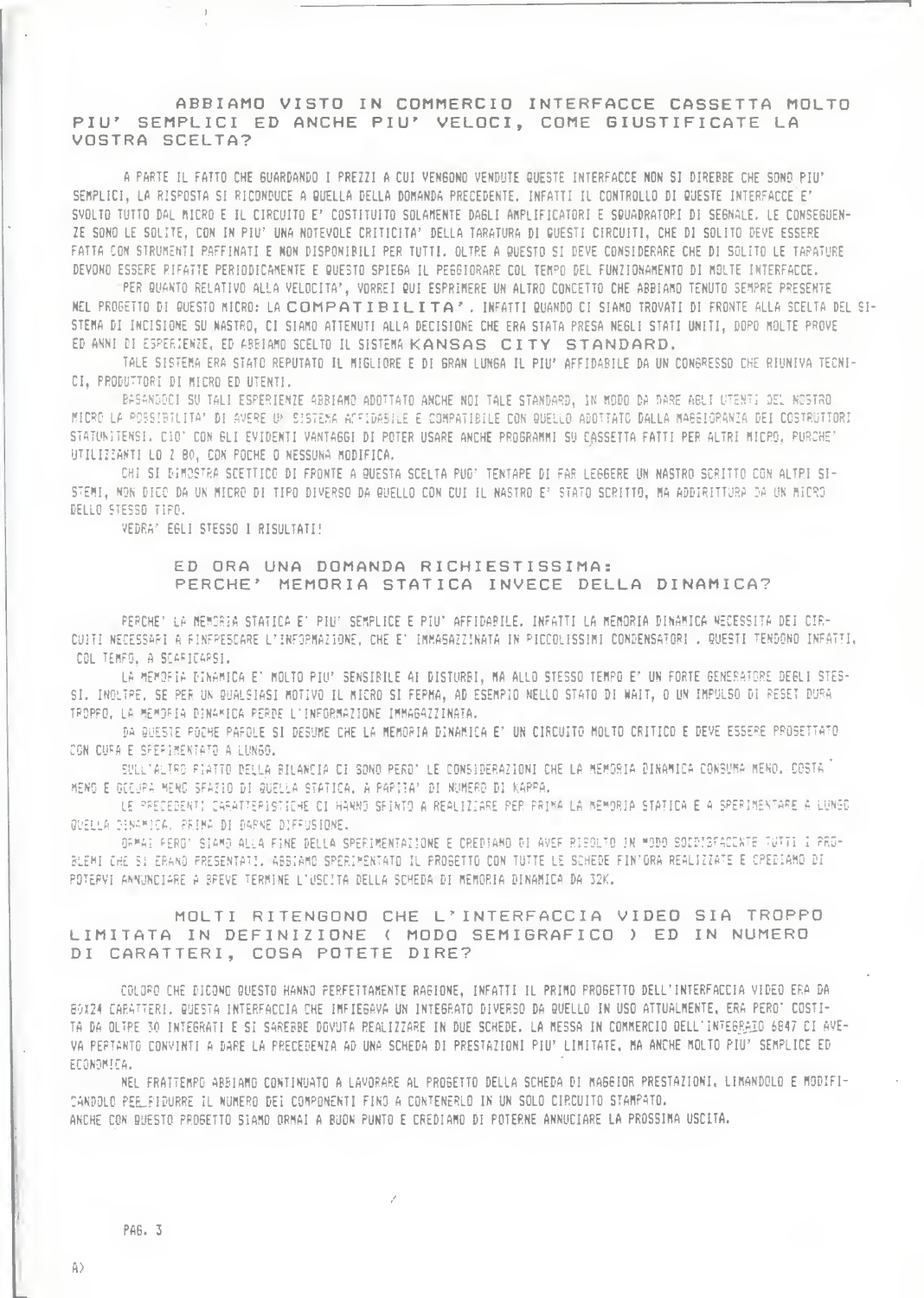# MOLTI CHIEDONO PERCHE' NON AVETE PENSATO AD UNA SCHEDA DI INTERFACCIA VIDEO TOTALMENTE GRAFICA?

A DIF LA VERITO DI ABBIAMO PENSATO, MA QUELLO CHE CI HA TRATTENUTO SONO STATE DUE CONSIDERAZIONI: IL COSTO DEL-LA SCHEDA, COMFARATO CON LA SCARSA PICHIESTA E LA NOTEVOLE MOLE DI SOFTWARE NECESSARIA.

LA PRIMA CONSIDERAZIONE E' CADUTA, VISTO IL GRAN NUMERO DI RICHIESTE, PER QUANTO RIGUAPDA LA SECONDA CONTIAMO DI TROVAREI, NEL PROSSIME FUTORO, PIU' DISPONIBILI PER LA REALIZZAZIONE DEL SOFTWARE; VISTO CHE LA NOTEVOLE MOLE DI LA-VORD NECESSARIA PER L'ADATTAMENTO DEL SISTEMA OPERATIVO E' STATA TERMINATA.

PERTANTO LA SCHEDA DI INTERFACCIA BRAFICA E? ALLO STUDIO E DOVRERRE VEDERE LA LUCE FRA NON HOLTO.

TERMINIAME QUI LA PRIMA PARTE DELL'INTERVISTA AI PROGETTISTI DEL MICRO Z 80 N.E. E VI RIMANDIAMO AL PROSSIMO BOLLETTINO PER LA SECONDA FARTE.

# IL SISTEMA OPERATIVO CP/M"

COME VISTO NEL PRECEDENTE BOLLETTING ET MOLTO COMODO REGISTRARE I PROGRAMMI SUL DISCO, PIUTTOSTO CHE SULLA CAS-SETTA, VISTA LA MASBIDPE VELOCITA' DI TRASFERIMENTO DEI DATI.

APBIAME ANTHE VIETO OHE IL DISCO ET SUDDIVISO IN TRACCE E SETTORI, OGNUNO NUMERATO, PER FENZEPE PIU (FACILE IL RITEDVARENTO DEI DATI.

SE VOLEESTMO PERTANTO SOFIVERE UN BLOCCO DI DATI, OPPURE UN PROBRAMMA, SUL DISCO, DOVREMMO SUBDIVICERLO IN POR-JUGNI DELLA STESSA LUNGHEDDA DEI SETTORI E SUCCESSI-AMENTE SORIVERLO.

FER FOTERLI RITROLARE FADELMENTE SAREBBE POI BENE RISERVARE ALCUNI SETTOPI DEL DISCO A FUNBERE DA INICOE, PER ESSEPE FACILITATI WEL RITFOVARE UN PARTICOLARE PROSRAMMA OD UN BLOCCO DI DATI. NELL'INDICE SARAT INDICATO IL NOME DEL FRIGRHAMA E IL ALMERO DEL SETTORE O DEI SETTORI CHE OCCURA, IN CASO DI DATI SAPAT LA STESSA COSA, POSTO DRE ABBIAMO ASH SNATO UN ACME AL PLOTIC DESLI STESSI.

JN FFORFAMMA OHE FACCIA TUTTO DUESTO EN PIUTTOSTO SEMPLICE. MA LE COSE SI COMFLICANO SE SI VUCLE OTTIMFODAFE. L'OTOJEADIONE DI SPAGIO NEL DISCOL (NRARTI IN TALE CASO QUAMOC UN FÆDBFAMMA NON SERVE POU), DEVE ESSERE CANTELLATO ED IL SUC POSTO DEVE FOTER ESSERE OCCURATO DA UN ALTRO, TUTTO BENE SE L'ALTRO FROGRAMMA ET PIUT RICODLO, MA LE COLEMIT NOTE VENGENE GLANIS EGST EN FJUN SPANDE. INFATTI NON PIUSEIPAN A STARE TUITO NEL POSTO FIMASTO LIBERO.

IN FISTEMA CIPIMO ET GUELLO DI SPEZZARE IL PROSFAMMA IN GUESTIONE, RIEMFICNOO LO SPAZIO CHE SI ET UT6ERATO E METH TENDO IL FEILO DHE A ANDA DA UN ALTRA PARTE, DOPO UN POT DI QUESTE OFERACIONI TL NOSTRO DISCO SAFAT PEFOT PIENO DI PEZ-IETTI DI PRODRAMMA DARRERTUTTO E SARAT DIFFICILE PIUSCIPE A TEMERE TRACCIA DELLA POSIZIONE DEI 4451 PEZZETTI. REF EVITAREI TUTTA GUEETA FATICA SI PUBL LABCIARE QUESTO COMPITO AD UN FAPTICOLARE PROJEAMMA, DETTO

SISTEMA OPERATIVO, CHE HA PROFRID IL COMFITO DI SARE

CLANTO SCARA AUTOMATICAMENTE.

DUTRE A GLEETO () SISTEMA DECRATIVO SI DECURA DI TRASPERIRE I PRIGRAMMI E CATI SAA PIUT DISDAI, SE CE NE BOND, IL BEETTRE LE PERIRERTIAE IEU MICRO ( VIDEO, STAMPANTE, BISOHI ) INVNODO IME SE UN PROSPAMMA DEVE PARE UN STAMPA, NON SARA (FI) NECESSARIO DHE CONTACULE LA S'AHRANTE, MA SARA' SUFFICIENTE CHE METTO I DATE DA STAMIARE TN UNA MIRTA CONA CELLA MEMORIA O CEL DISIO E COMANEI AL SISTEMA OPERATIVO DI STAMPARE I DATI PRESENTI SULLA MEMURIA D'EUL CIEDOL

30 SOE OOBS (OHE BOLD SL SIETEMA DRERATING DEVE DONOBOERE DOME ET FATTO SL MICRO E COME FUNDIONANO LE RERVREH

FIDAEL IN DUANTO BOFFA DERIVA UNA CAPATTERISTICA IMPORTANTE:

 $\therefore$  PAS, 4

FURCHE' IL MICROPROCESSORE SIA LO STESSO ED IL SISTEMA OFERATIVO SIA LO STESSO, PROGRAMMI SCRITTI PER UN TIPO DI MICRO GIRANO ANCHE SU UN ALTRO

IL FATTO CHE TALE SISTEMA OFERATIVO SIA QUASI SICUPAMENTE IL PIUT DIFFUSO AL MONGO, UNITO AL FATTO CHE IL MICRO-

j.

FER BUESTI MOTIVI ET IMPORTANTE CHE UN SISTEMA OPERATIVO SIÀ IL PIUT DIFFUSO POSSIBILE. IN MODO DA CONFENTIRE

TE SISTEMA DEEPATIVO DA NOI SCELTO ET IL CIPIZIMI" NELLA SUA PIUT PECENTE VERSIONE. LA 2.2.

UN PADILE SEPERIMENTS DI PROBRAMMI SIAT FAITI.

PROCESSORE CSP ET IL FIUT DIFFUSO AL MONEO, METTONO QUINDI GLI L'IENTI DEL MICRO Z EC N.E. IN CONDICIONE II REFERIRE TUTTI I PROGRAMMI CHE SERVONO LORD. SENJA ALCUNA DIFFICOLTAT

" OF H E' UN HARONID REGISTEATO DALLA DIGITAL RESEARCH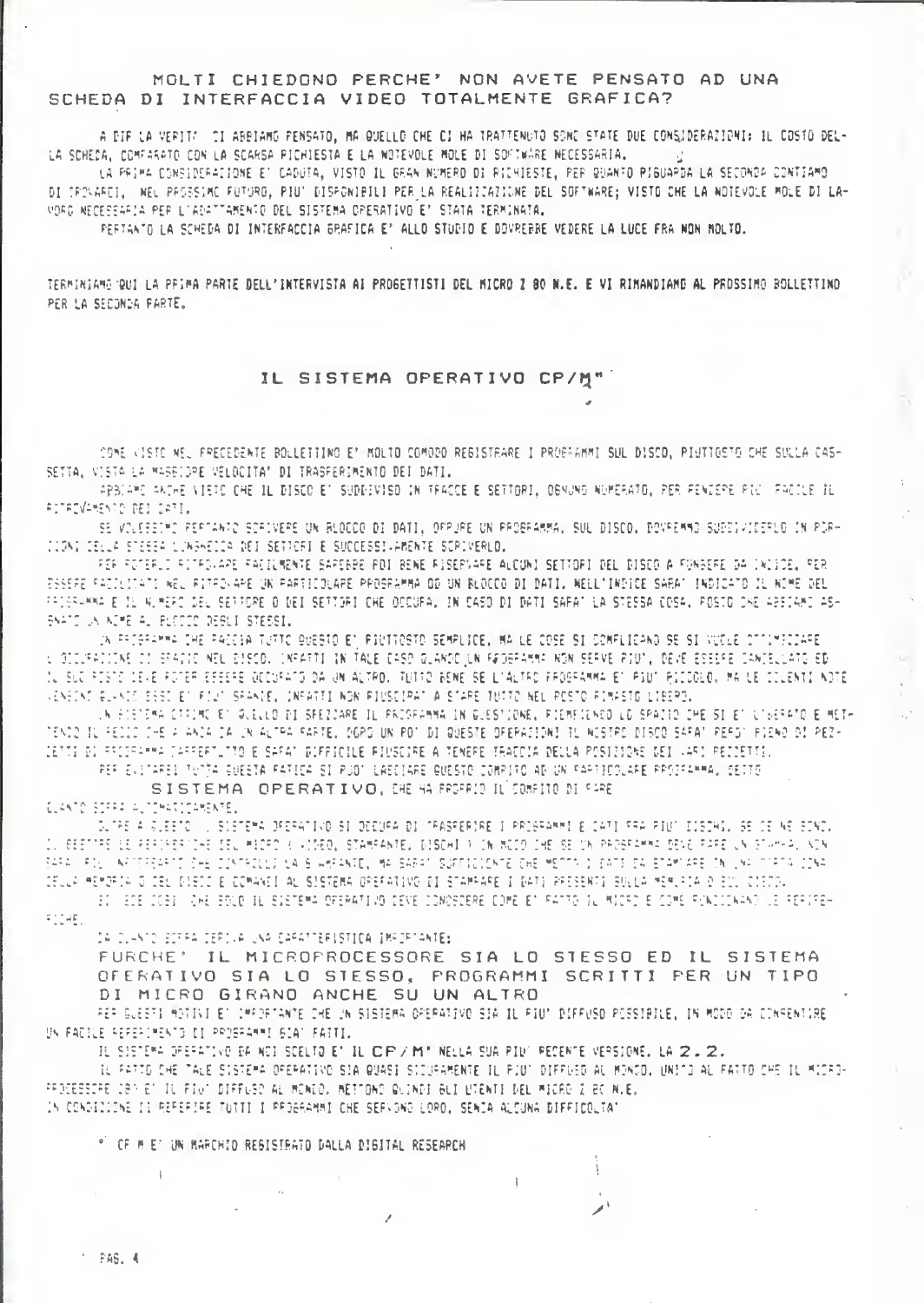### SOFTWARE CLUB

IL MONDO E' FIENO DI EROI DOTATI DI TENACIA E ABNEGAZIONE! PER CHI NON LÒ CREDESSE PRESENTIAMO UN PROGRAMMINO SCRITTO IN LINGUASGIO MACCHINA.AFFERMANDO CHE ABBIAMO TROVATO NON SOLO CHI HA AVUTO 1L CORAGGIO DI FARLO, MA ANCHE CHI HA AVUTO LA TENACIA DI BATTERLO PER PROVARLO.

0100 31 66 00 21 00 02 11 00 EC 01 00 02 ED B0 C3 74 0110 04 61

0440 30 84 58 92 96 98 11 15 04 3E 14 12 10 3E 07 12 0450 10 CE 19 12 10 3E 53 12 10 06 01 18 10 11 15 04 0460 JE 14 12 10 JE 06 12 10 JE 19 12 10 JE 55 12 10 0470 06 01 18 05 11 17 74 06 02 CD 67 80 CD EC 80 0E 0460 08 21 07 00 CD AA 80 77 CD EC 80 2D OD 20 F5 21 0490 EB 03 CD 94 80 OE 04 21 07 00 CD 2A 80 12 10 2D 0440 2B 0B 20 F6 05 20 B2 CB 70 07 32 OF 04 3A 16 04 0480 47 3A 1A 04 90 FA E3 04 20 21 3A 15 04 47 3A 19 0400 04 90 FA E3 04 20 03 CD DO 07 27 30 27 32 0D 04 04D0 CD A0 07 CD 60 07 CD 80 07 18 57 CD 60 07 CD 80 04E0 07 18 0A CD 60 07 06 01 90 27 CD 80 07 3E 00 32

 $\left\langle 1 \right\rangle$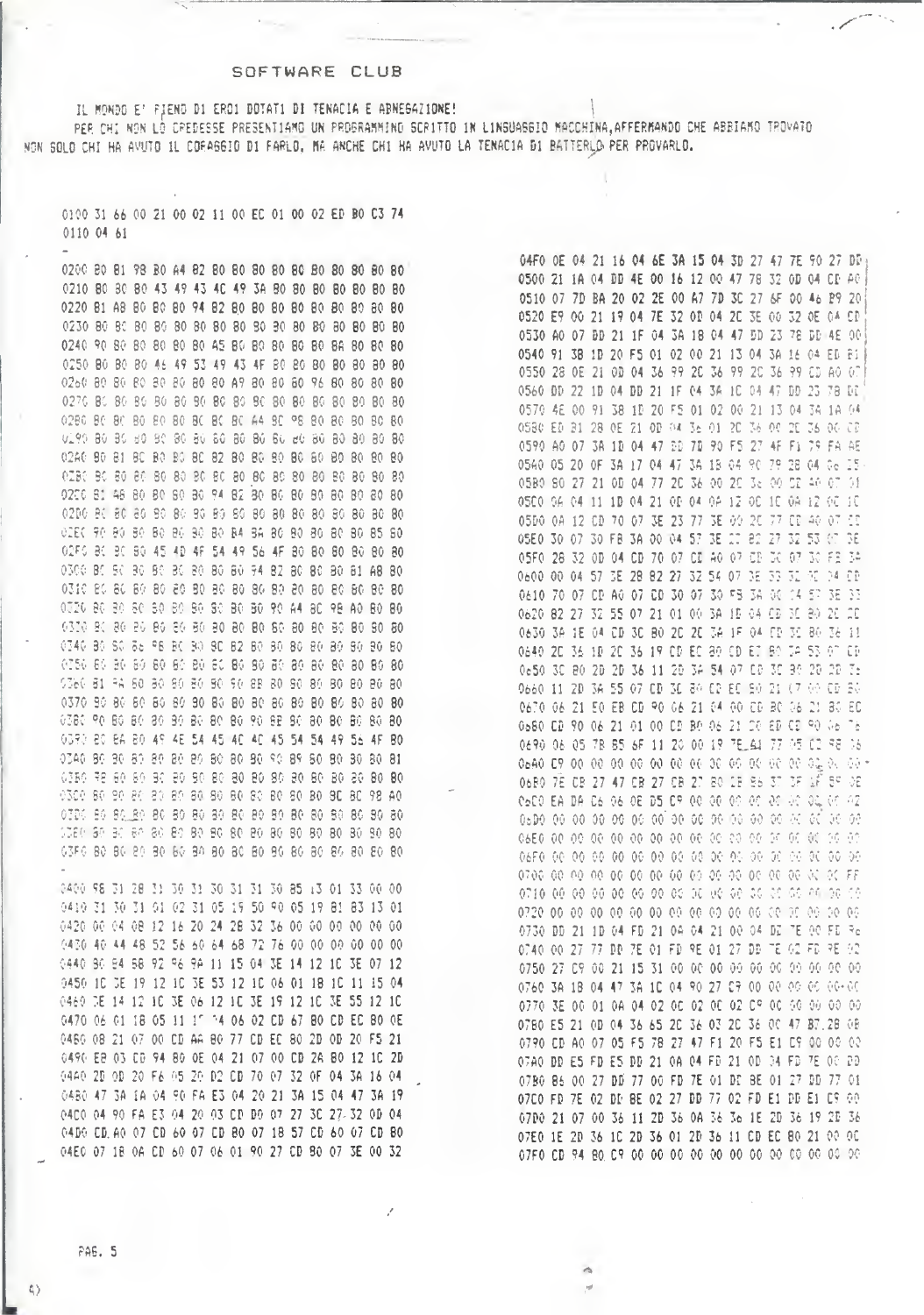IL PROSPAMMA DELLA PAGINA PRECEDENTE CI E' STATO INVIATO DAL SIG. MAZZONI MARZIO VIA D.B. FACIFENI 115- 47010 BALEATA ( FORLI' )

IL PROGRAMMA CONSENTE DI CALCOLARE IL BIORITMO

PEP CHI NON CONOSCESSE IL SIGNIFICATO DELLA PAROLA CERCHEREMO DI DARE UNA SPIEGAZIONE, CON LA PREGHIERA DI PERDONARE LE IMPRECISIONI PEPCHE" LA FONTE DI DOCUMENTAZIONE DELLO SCRIVENTE NGN E' DETTO SIA DEL TUTTO AFFIDABILE.

SEMERA CHE LE CARACITA" FISICHE, INTELLETTIVE ED EMOTIVE DI UNA PERSONA NON SIANO COSTANTI "NA VARINO CICLICAMENTE A SECONDA DEI BIORNI. QUESTI CICLI, CHE SEMBRANO INTIMAMENTE LEGATI AL MOTO DELLA TERRA E DEI CORPI CELESTI, NON HANNO LO STESSO PERIODO, MA PISPETTIVAMENTE UN CICLO DI 23 GIORNI, UNO DI 33 ED UMO DI 28.

AL MOMENTO DELLA NASCITA TUTTI I CICLI PARTONO DALLO STESSO PUNTO: VALORE MEDIO E TENDENZA ALL'AUMENTO, MA POI, COL PASSARE DEL TEMPO, ESSI SI SPALSANG A CAUSA DEL DIVERSO PERIODO DI OSCILLAZIONE.

TIL PROSFAMMA CONSENTE DI CALCOLARE LA POSIZIONE SU TUTTI E TRE I CICLI, IMMETTENDO LA DATA DI NASCITA E LA DATA ATTUALE, FA' AILIRITTURA GLI ALGURI MEL GIORNO DEL COMPLEANNO E TIENE NATURALMENTE CONTO DEGLI ANNI BISESTILI.

IL PROSFAMMA DRIBINALE ERA COSTITUITO SOLO DALLA PARTE CHE VA' DA 400 A 7FF.

CI SONC TRE INDIRIZZI DI PARTENZA:

IL PRIMO ETATA ED ET QUELLO DI USO GENERICO. SUBITO DOPO FATTO PARTIRE IL PROGRAMMA I DISPLAYS SI SPENGONO E 8ISOBHA IMACSTAPE LA DATA DI NASCITA (ES. 5 MAGGIO 1950= 05051950 ), I DISPLAYS SI SPENGONO E BISOSNA IMPOSTARE LA DATA ATTUALE, CON LA STESSA MOCALITA'. SUI DISPLAYS APPARIRAT IL NUMERO DEI GIORNI CHE LA PERSONA HA VISSUTO ( ES. 6T 10546 ) E DOPO 5 SECONCI DEI NUMERI CHE INDICANO LA POSIZIONE NEL CICLO ( ES 00 05 17 ); LE PRIME DUE CIFRE INDICANO LA PO-SITERME WELL CICLO FTSIFOLLE SECONDE DUE IN QUELLO EMOTIVO E LE TERZE DUE IN QUELLO INFELLETTUVO. RIFERENDOSI AL DIAESAMMA RIPORTATO SOTTO SI POTRA' INDIVIDUARE IL PROPRIO STATO.



PER PACILITARE LE COSE AI SOCI CHE DISPONESSEPO DI INTERFACCIA VIDEO. CI SIAMO PERMESSI DI ASSIUNGERE UN PEZZETTO DI FROGRAMMA CHE TRACCIA I CICUI SUL VIDEO E DOPO IL CALCOLO ANNERISCE IL PUNTO DEL CICLO CORRISPONDENTE ALLO STATO AT-TOALE, QUEETA FARTE ET COSTITUITA DAL FROSPANNA DA 100 A 3FF, PARTENZA DA 100.

REL PROSRAMMA DI CALCOLO C'E' ANCHE LA POSSIBILITA' DI EVITARE DI IMPOSTARE LA DATA DI NASCITA PER DUE PERSONE. TALI DATE VENGONO INFATTI MEMORIZZATE NEL CORPO DEL PROGRAMMA E RICHIAMATE DANDO COME INIZIO DEL PROGRAMMA SLI INDIRIZII: 446 PRIMA PERSONA

450 **I RECOUTS FERSONA** 

LE DATE LI NASCLIA DELLE DUE PEPSONE VANNO MEMORIZZATE:

|                  | 612FN0-   | <b>NESE</b>                                                                                    | ANNG                |
|------------------|-----------|------------------------------------------------------------------------------------------------|---------------------|
| <b>PRIM.PER.</b> | 449=25.05 | 44D=ES.05                                                                                      | 451=ES.19 455=ES.50 |
| SED, PERLI       | 461=E5.27 | 465=ES.03                                                                                      | 469=ES.19 46D=ES.53 |
|                  |           | FINEFAZIAMO IL SISNOR MAZZONI E PASEIAMO AL PROSSIMO PROGRAMMA. QUESTA VOLTA SCRITTO IN BASIC. |                     |

IL PROSFAMMA ET STATO INVIATO DAL SIG.DENICOLAI MARCO COPSO BEAMANTE 6- 10134 TORINO-

IL PROSENTIA ET UN TIRO AL BERSAGLIO, MOLTO CAPINO E DIVERTENTE:

BISCENA COLFIRE UN BERSAGLIO MOBILE CHE ATTRAVERSA LO SCHERMO DA SINISTRA A DESTRA. IL COMANDO DI FUOCO E' DATO PREMENDO IL PULSANTE NERO (LINE FEED), O GPIEIO SU ALCUNE TASTIERE, SULLA PAPTE ALTA DEL QUADRO COMPARE IL TOTALE È LA PUNTATA DEL TIPO IN CORSO. LE PUNTATE POSSONO ESSERE SIA POSITIVE CHE NEGATIVE, E QUESTE DEVONO ESSERE ANNULLATE SPAGLI-WDD IL BERSAGLIO, ARRIVATI A 200.000 PUNTI PARTONO DUE PUNTATE SPECIALI DA 100.000 PUNTI L'UNA. SE SI SBAGLIA LA PRIMA VIENE ANNULLATA ANCHE LA SECONDA. A 400.000 PUNTI PARTONO DUE PUNTATE SPECIALI DA 200.000 PUNTI L'UNA, CON LE STESSE MOCALITA' DELLE PRECEDENTI, IL PROSRAMMA E' IN INSLESE E BISOGNERA' DARE IL COMANDO ENG E POI RUN PER FARLD PAPTIRE.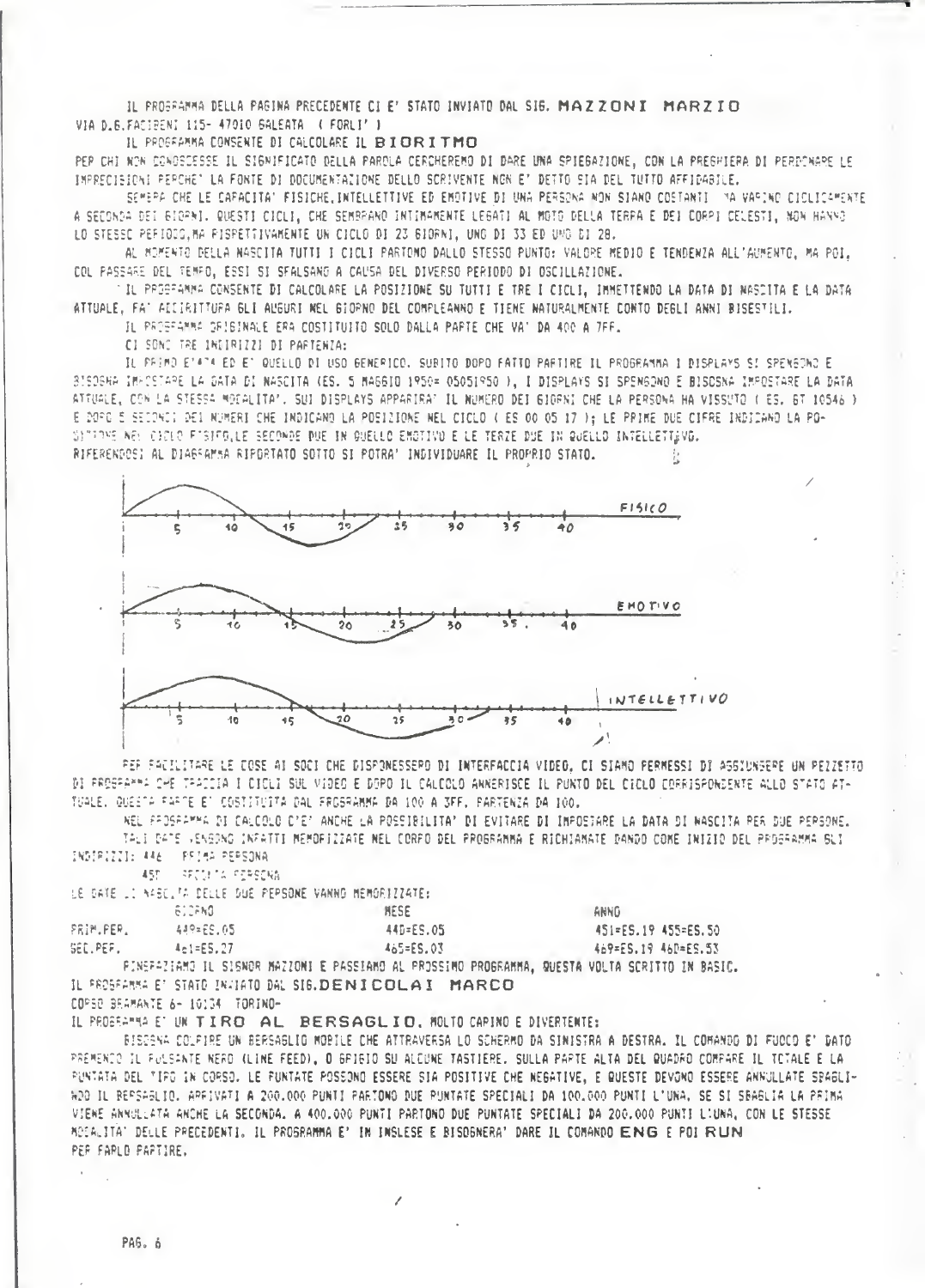IL PROGRAMMA DEL TIRO AL BERSAGLIO UTILIZZA LA FUNZIONE LIT, QUINDI OLTRE AL PROGRAMMA IN BASIC, QUI DI SEGUITO E' RIPORTATA ANCHE UNA LISTA DI QUANTO SI DOVRA' SCRIVERE SULLA LOCAZIONE 1680 E SEGUENTI, SECONDO LE MODA-LITA' PIPORTATE SUI BOLLETTINI DI GENNAIO E FEBBRAIO.

TIRO AL BERSAGLIO

1680 DB EA FE 8A CA 88 16 C9 21 FO ED 36 BF 2E DO 36  $1 T = 0: W = 3: V = 3$ 1690 5E 2E BO 36 5E 2E 90 36 5E 2E 70 36 5E 2E 50 36 2 F.N=1T0100 16A0 5E 2E 30 36 5E 2E 10 36 5E 21 FO EC 36 5E 2E DO  $9 Y=5:B=0:X=0$ 16B0 36 5E 2E B0 36 5E 2E 90 36 5E 2E 70 36 5E 2E 50 10 L=R.  $(11)*2000-2000$ 16C0 36 BF C9 11  $R = R = (2)$ 12 IFR=1T.L=-10\*L  $13 C.: R.(1,2)$ 14 P. "TOTALE"; T; "POSTA"; L; N 15 P.AT496, "H"; : R. (35, 47)  $20 X = = +1$  $30 S. (X, Y)$ 40 USR 50 S=P. (32,7) 60 IFS=1T.G.80  $71 R. (X, Y)$ 72 6.20 80  $B = P. (X, 7)$ 81 IFB=1T.6.90 82 N.N 83 IFT>=1E+6T.G.97 84 G.98  $90$  T=T+L  $91$  IFT>=2E+5T.W=W-1 92 IFW>0T. IFT>=2E+5T. L=1E+5: G. 13 93  $IFT>=4E+5T. V=V-1$ 94 IFV>0T. IFT>=4E+5T. L=2E+5: G13 95 N.N: IFT>=1E+6T.G.97 96 G.98 97 P.AT256, "\*\*\*\*\*\*\*\*\*\*!!!!RECORD!!!!\*\*\*\*\*\*\*\*"  $98 F. X = 1 T02000$ 99 N.X 100 G.1

#### POSTA CLUB

GUESITI HARDWARE DEL SIG. PIERO BERNARDI DI TORINO : I CONNETTORI DELLA SCHEDA BUS SONO EFFETTIVAMENTE UN PO' CRITICI. ULTIMAMENTE NUOVA ELETTRONICA  $\mathbb{L}$ HA DISTREUITO DEI CONNETTORI CON IMBOCCATURA GUIDATA CHE ELIMINA COMPLETAMENTE IL DIFETTO DI INSERZIONE. SIAMO CEFTI CHE LEI POTRA' APPROVVIGIONARSI DI BUESTI CONNETTOPI PRESSO IL PROPRIO CONCESSIONARIO.

L'ALIMENTATORE VERRA' PRESTO FORNIRTO DI UN CIRCUITO DI PROTEZIONE CHE TOLGA TUTTE LE ALIMENTAZIONI IN CASO DI 21. SUASTO O DI SOVRATENSIONE

 $\mathcal{R}$ NON CI RISULTA CHE IL CRT CONTPOLLER ABBIA POCA DEFINIZIONE, SE INVECE LEI INTENDE PER DEFINIZIONE LA DIMENSIO-NE MINIMA DI PUNTO OTTENIBILE IN SEMIGRAFICO. LA RIMANDIAMO ALL'INTERVISTA AI PROGETTISTI RIPORTATA SU QUESTO NUMERO. IL SOFTWARE DI BASE NON PUO' PER IL MOMENTO ESSERE FUBBLICATO IN FORMA DISASSEMBLATA ( LISTATO ) COMMENTATA. APPREZIAMO COMUNQUE L'INTENZIONE DEL SIG. BERNARDI DI IMPLEMENTARE ALTRI COMANDI NEL BASIC VI.O . ANCHE SE A NOSTRO PARERE SAREBBE UN LAVORO DI POCA UTILITA', VISTO CHE LA STRUTTURA DEL BASIC V1.0 RESTEREBBE COMUNQUE QUELLA DI UN LIN-SUAGGIO LIMITATO, TESO ESSE: JALMENTE AD OCCUPARE UN LIMITATO AMMONTARE DI MEMORIA.

RINGRAZIAMO COMUNQUE IL SIG. BERNARDI E NE PUBBLICHIAMO L'INDIRIZZO, COME EGLI STESSO CI CHIEDE, IN MODO CHE CHI FOSSE INTERESSATO POSSA PRENDERE DIRETTAMENTE CONTATTO CON LUI: SIG. PIERO BERNARDI VIA C. BATTISTI 32 -10072 CASELLE ( TORINO )

 $\zeta$